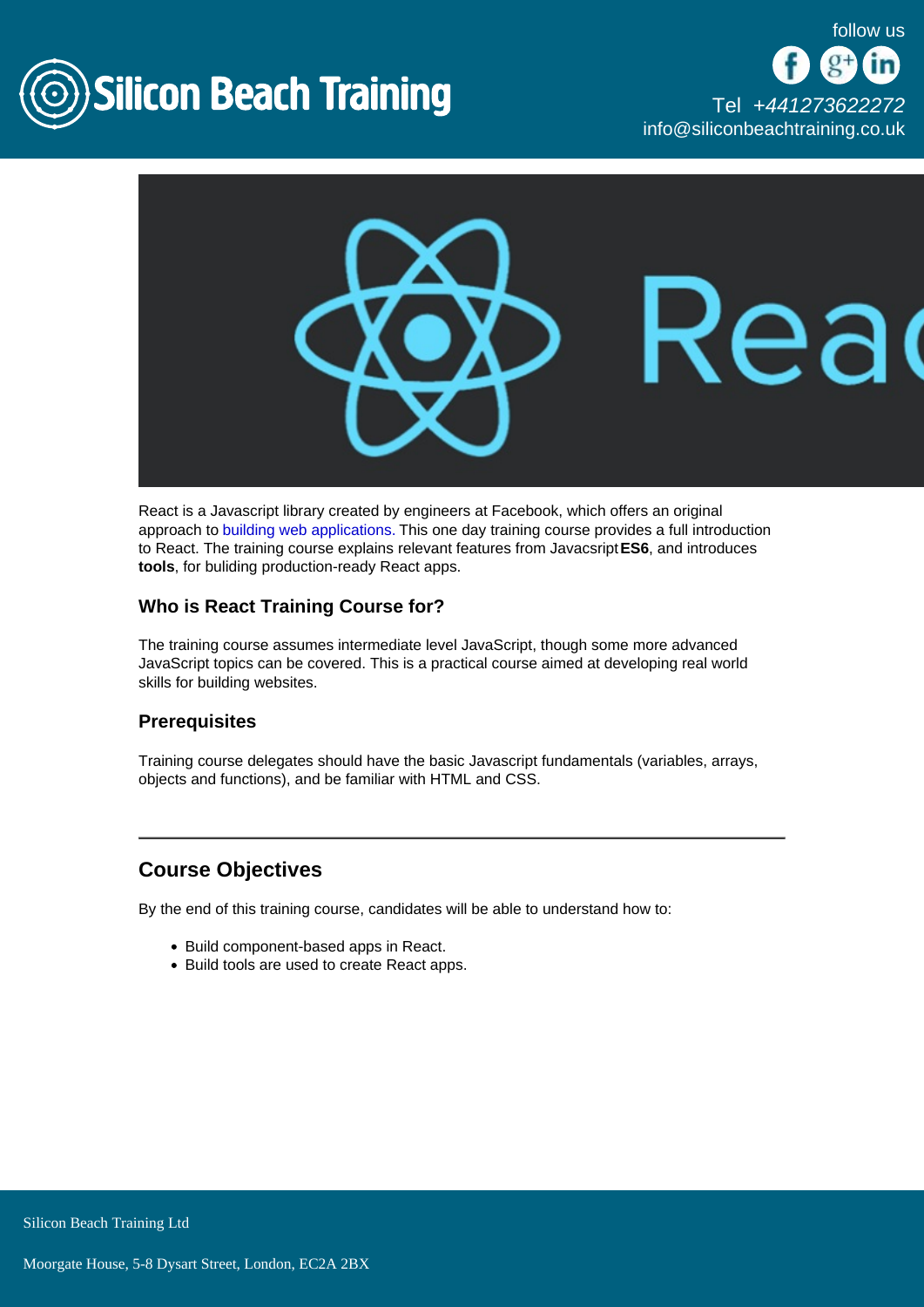

# Introduction to React Native

- What is React Native?
- React Native Advantages
- Risks and Drawbacks

## Working with React Native

- React Native Working
- Rendering Lifecycle
- Create Components in React Native
- Host Platform APIs

# Building the First Application

- Setting Environment
- Creating React Native App
- Build Weather App

### Exploring Components for Mobile

- Analogies between HTML Elements and Native Components
- Working with Touch, Gestures, and Lists
- Navigation Basics

#### Introduction to Styles

- Declaring and Manipulating Styles
- Organisation and Inheritance
- Position and Design Layouts

# Overview of Platform APIs

- Working with Geolocation
- Access User Images and Camera
- Store Persistent Data with AsyncStorage
- SmarterWeather Application

### Modules and Native Code

- Install JavaScript Libraries with NPM and Third-Party Components with Native Code
- Objective-C Native Modules
- Java Native Modules
- Cross-Platform Native Modules

## Platform-Specific Code

- iOS or Android-only Components
- Components with Platform-Specific Implementations

Silicon Beach Training Ltd